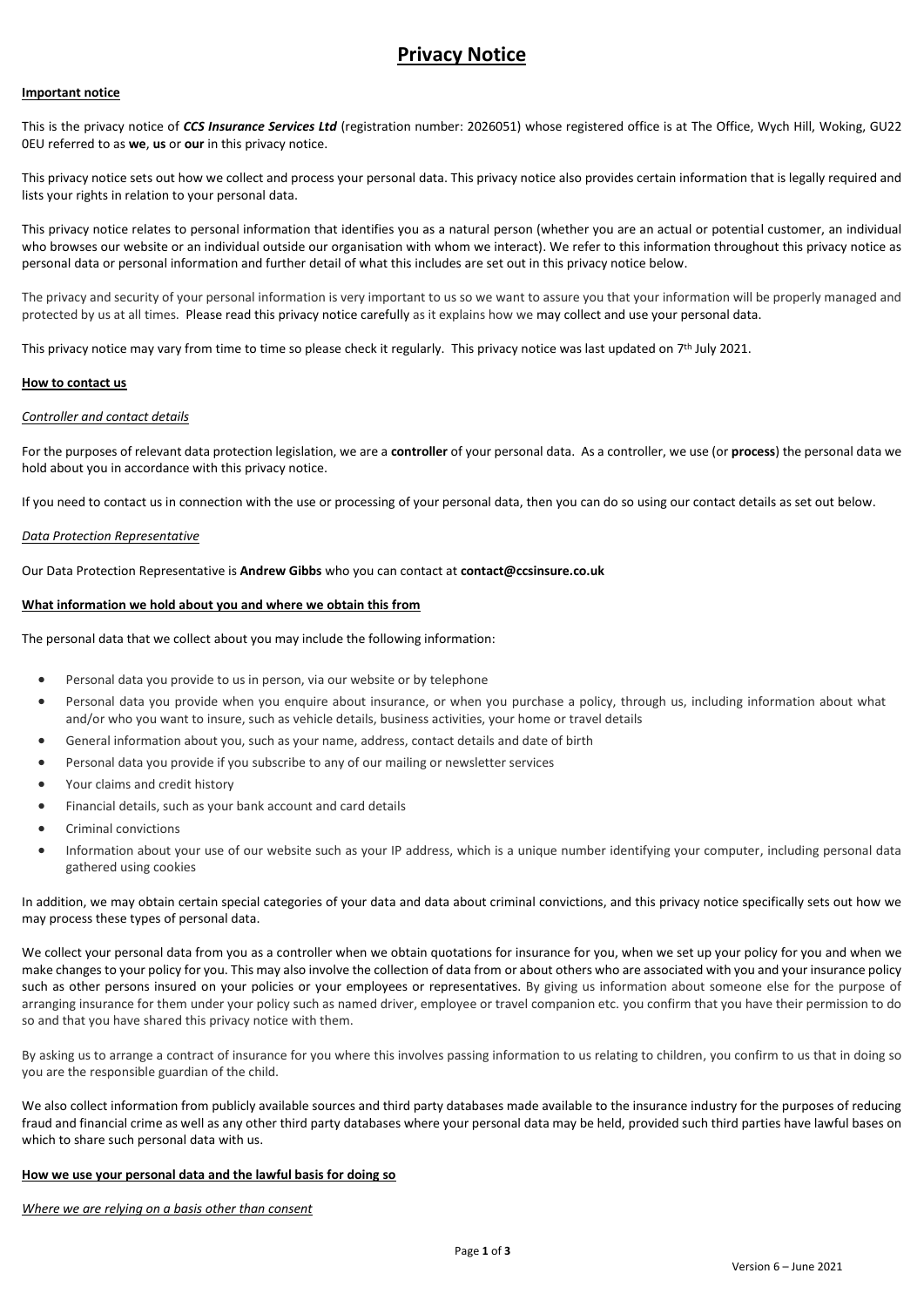We may rely on one or more of the following legal bases when processing your personal data for the following purposes:

| Purposes for which we process your personal data                               | The basis on which we can do this (this is what the law allows)         |
|--------------------------------------------------------------------------------|-------------------------------------------------------------------------|
| In order to perform our contractual obligations to you. This would include our | The processing is necessary in connection with any contract that you    |
| fulfilling your requests for insurance services (including obtaining insurance | may enter into with us                                                  |
| for you, fulfilling requests for mid-term adjustments and obtaining renewals)  |                                                                         |
| To administer your account, including financial transactions for insurance     | The processing is necessary in connection with any contract that you    |
| broking                                                                        | may enter into with us                                                  |
|                                                                                |                                                                         |
| To assist in the prevention and reduction of fraud and other financial crime   | The processing is necessary for us to comply with the law and our legal |
|                                                                                | requirements                                                            |
|                                                                                |                                                                         |
| In the interests of security and to improve our service, telephone calls you   | The processing is necessary to pursue our legitimate interest in the    |
| make to us may be monitored and/or recorded                                    | management and operation of our business                                |
|                                                                                |                                                                         |
| To let you know about similar products and services that may be of interest    | The processing is necessary to pursue our legitimate interest in        |
| to you                                                                         | operating our business                                                  |
|                                                                                |                                                                         |
| To make automated decisions, automated profiling and fraud detection           | The processing is necessary in connection with some contracts that you  |
|                                                                                | may enter into with us                                                  |

# *Special categories of data and criminal convictions*

We may also need to collect special categories of data from you such as information about your health, personal data revealing racial or ethnic origin, religious or philosophical beliefs or trade union membership and generic data. We may also collect information on criminal convictions which we may share with third parties. The lawful basis on which we can do this is the processing is necessary for reasons of substantial public interest relating to insurance purposes.

Insurance purposes mean (a) advising on, arranging, underwriting or administering an insurance contract (b) administering a claim under an insurance contract or (c) exercising a right or complying with an obligation, arising in connection with an insurance contract, including a right or obligation arising under an enactment or a rule of law.

# **Who we pass your personal data to**

We may need to pass your personal data to other companies which may include:

- Other companies or brands within our group of companies, for example if we are unable to provide a suitable insurance policy on request or at renewal we will check if any of our associated group companies can provide you with suitable cover
- The insurers, intermediaries and third party service providers that we use for the purpose of arranging and administering your insurance policy. This may also include risk management assessors, uninsured loss recovery agencies, premium finance providers and other third parties involved (directly or indirectly) in the administration of your insurance and its associated benefits
- Firms that provide administration and processing services to us or on our behalf under contract in order to complete activities such as claims handling, IT systems and administrative services and other activities set out in this privacy notice, as well as support activities such as finance and auditing services
- Organisations that have a specific role laid out in law, such as statutory bodies, regulatory authorities and other authorised bodies
- Other organisations where we have a duty to or are permitted to disclose your personal information by law, for example if we received a valid request from the police or other third party organisation in the interest of preventing and detecting crime
- Fraud prevention agencies and operators of registers available to the insurance industry to check information and prevent fraud
- Credit reference agencies to check your credit history. This check will be recorded on your credit reference file without affecting your ability to apply for credit or other financial products
- Third parties we use to recover money you may owe us or to whom we may sell your debt
- Another company, if our business or part of it is bought or taken over by that company to make sure your insurance policy can continue to be serviced or as part of preliminary discussions with that company about a possible sale or take over

The information you share with us may be transferred by us or any of the types of firms or organisations we have noted above, to other countries in order for processing to take place, including locations outside of the UK. We will only do so if there are adequate levels of protection in place as required by applicable data protection laws.

# **Accessing our website and cookies**

When you visit one of our websites, we may collect information from you such as your email address, IP address and other online identifiers. This helps us to track unique visits and monitor patterns of customer website traffic, such as who visits and why they visit. We may use third parties to collate IP addresses to help us understand our Internet traffic data and data regarding your browser type and computer. We may also use web usage information to create statistical data regarding the use of our website. We may then use or disclose that statistical data to others for marketing and strategic development purposes, but no individuals will be identified in such statistical data.

We may use cookies and/or pixel tags on some pages of our website. A cookie is a small text file sent to your computer, mobile phone or tablet depending on the device used to access our website. A pixel tag is an invisible tag placed on certain pages of our website, but not on your computer. Pixel tags usually work together with cookies to help us to give you a more tailored service. We may also use cookies and pixel tags in our email communication to personalise the email and track whether the email has been opened and whether the recipient has used any website links contained in the email communication. This